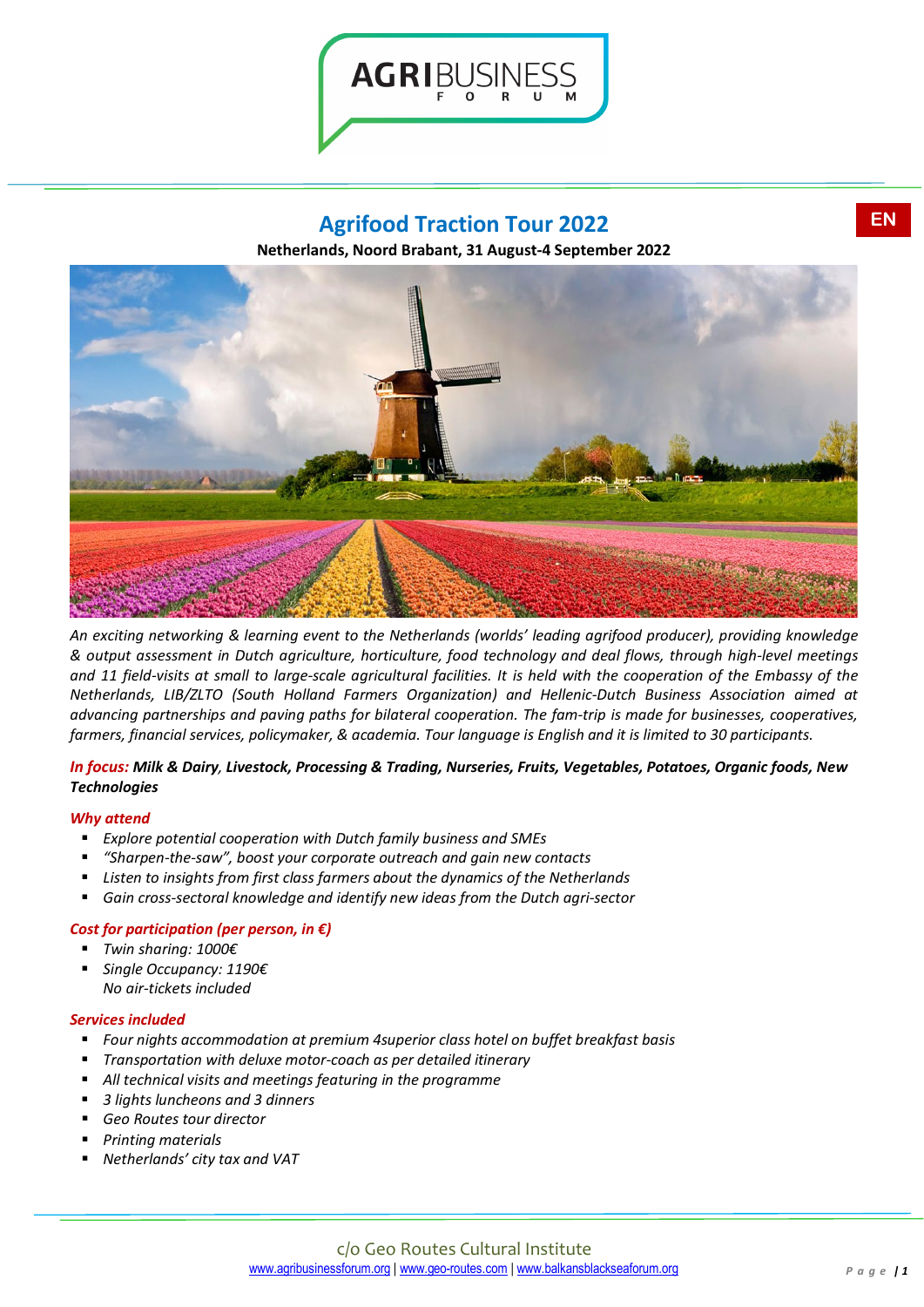*Prices are exempted of: air tickets to/from the Netherlands, transfers to/from airport/hotel in Eindhoven, personal expenses, drinks/beverages, tips and anything not explicitly stated to the services included list.*

**AGRIBUSII** 

## *Detailed programme*

### *Wednesday, August 31<sup>st</sup> 2022: Eindhoven*

• *Individual arrivals to Eindhoven. Check-in and overnight at Pullman Cocagne Hotel*

### *Thursday, September 1st 2022: full day meetings & technical visits (day 1)*

- *09h30 departure for Agrifood Plaza, ZLTO headquarters at 's-Hertogenbosch. AgriFood Plaza is home of ZLTO, and a networking & innovation hub for the agrifood sector in Noord-Brabant. It's also home for EntrepreneurLift+, AgriFood Health Innovation Center, AgriFood Capital and the Grow Campus which linking education, research and businesses. 30.000 students, 3.000 professionals and 30 companies have made the campus sparkle.*
- *3 hours meetings/presentations with:* 
	- *The Regional Government of Noord Brabant*
	- *ZLTO (Southern Holland Agricultural & Horticultural Organization)*
	- *Rabobank*
	- *HAS University of applied sciences*
	- *LIB Brabant*
- *Networking light lunch at Agrifood Plaza Afternoon technical visits*
- *14h30-16h00: Van den Berk Nursery. Specializes in the cultivation and supply of avenue trees, conifers, shaped trees, rhododendrons, solitary trees and shrubs. A family business which is led by the 3rd generation, it stretches across 500 ha (380 of which in Holland and 120 in Germany). Its assortment consists of 1600 species and cultivars, which the size ranging from medium (70cm) to extremely large (4m). Being among the largest nurseries in Europe with exports to over 35 countries, it works closely with landscape architects, greenery managers, contractors, garden designers and horticulturalists. In 2009 has been awarded the 'Bronze Rose' in the international 'Grower of the Year competition'.*
- *16h30-18h00: Genson Fresh Fruits & Vegetables. It ranks amongst the top international suppliers of soft fruit plants, strawberries, raspberries and leeks. Established in the 60's, it produces strawberries all year round, raspberries in the season and leeks in the open ground. All harvests are packaged and cooled onsite, being Genson a proud supplier for the supermarkets Albert Heijn. Visit will be concluded with a strawberry liqueur-tasting*
- *18h30-21h30: PorcusCampus. It is considered to be a connection between agriculture and consumers, and gateway between the city and the countryside. All started in 1999 as a pig breeding farm which transormed as a visual stable that has been visited since, by more than 200,000 people. In 2019, the familly business expanded to agritourism, providing recreational activities, being lessons about the pigs and piglets, knowledge about the production and consumption of food, overnight accommodation etc.*
- *BBQ dinner at PorcusCampus.*
- *22h00, return to Eindhoven. Overnight.*

### *Friday, September 2nd 2022: full day technical visits (day 2)*

• *09h00 departure to High Tech Campus in Eindhoven, considered to be the smartest km² in Europe. It hosts more than 185 companies & institutes and 12.000 researchers, developers and entrepreneurs working on developing future technologies and products. The Campus helps in accelerating innovation by offering easy access to high tech facilities and international networks. Among others, it is Philips, NXP, TomTom, Shimano, Signify, IBM, Intel etc located in the Campus, aimed at strategically connecting knowledge, skills and R&D for faster, better and*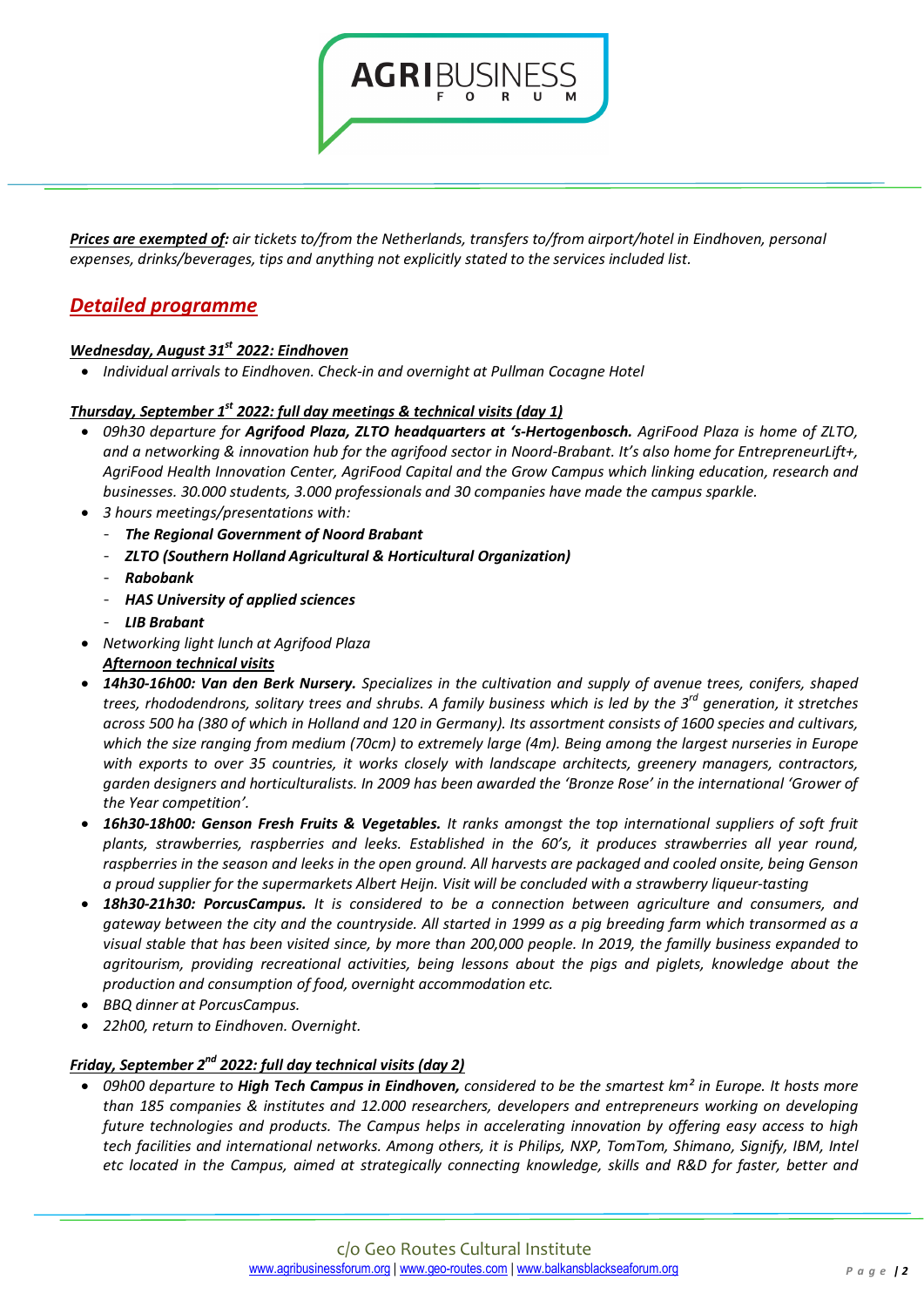

*customer-oriented innovation in the fields of health, energy and smart cities. Campus businesses are responsible for nearly 40% of all Dutch patent applications.*

- *09h30-11h00: Signify GrowWise Research Center. In 2015, Philips (now Signify) has developed the perfect blueprint for city farming production on the High Tech Campus in Eindhoven. Within a growing area of 8 climatecontrolled rooms (234 sq.m) a number of researchers try varieties of crops under different LED-lighting, climate conditions, software controls, sensors and logistics in order to optimize growing conditions for vegetables, fruits, herbs and city farm building blocks.*
- *11h30-14h30: Ruurhoeve dairy. A family farm which owns 30 ha of agricultural land, feeding 80 dairy cows mainly black-bred Holstein-Friesian and in recent years red Holstein and Belgian blue cows. Since 1990 has expanded to hi-quality cheese production, classes & workshops also an agrifood shop. Milking robots and feeding machines are used since 2007 for increasing animal welfare, ensuring efficiency, quality and top quality products.*
- *Light lunch at De Ruurhoeve*
- *15h00-16h30: Van den Borne potato farming. A successful family business as the Mc Donalds preferred supplier in Europe. It currently grows 550 ha of potatoes, 50 ha of sugar beet and 300 ha of maize. To become leader in potatoe farming, since 2006 Van den Borne is investing on experimenting and applying precision farming, using drones, satellite data, researching-analyzing and visualizing soil scans and yield data in a cycle of 14 phases. Furthermore it established a lab for helping farmers at making evidence based decisions and reaching higher yields through data collection, translation and visualization.*
- *17h30-21h00: Philips Fruitgarden fruits. The garden which has been established 90 years ago by Anton Philips, cultivates and supplies healthy apple, pear and plum fruits in an orchard of 12 ha. In the recent years it was added a modern pancake house, a farm shop selling apples and pears from the orchard and the Pit, an iconic venue within the greenery for social and business gatherings. In 2022 more than 150.000 visitors are expected onsite.*
- *Barbeque dinner at Philips Fruitgarden.*
- *21h30, return to Eindhoven. Overnight.*

### *Saturday, September 3rd 2022: full day technical visits (day 3)*

- *09h00, departure to Veghel*
- *09h30-11h00: Udea organic foods wholesaler. Udea supplies goods to organic supermarkets, specialist retailers and food service outlets in the hospitality industry, catering and institutions. Udea employs over 700 staff, it has 16 private labels, and is owner of EkoPlaza, the largest organic supermarket chain in the Netherlands, which is also a franchise organization. Udea deals with 300 items of fruits and vegetables, 900 of chilled, 300 of cheese, 300 of meat, fish and vegetarian, also a number of frozen products.*
- *12h00-13h30: Sprangers Kwatrijn dairy farm. Located within a Natura 2000 protected area, it is a modern animal-friendly and energy-efficient small dairy farm with around 70 brown cows used for the production of milk, cheese and ice cream. The farm is running entirely on renewable energy, making use of the latest technologies (150 solar panels, manure robots, straw distributors). The milk produced is transported by totally silent and free of emissions vehicles.*
- *Light lunch at Duinboeren in Kwatrijn, to the cooperative of Dune farmers*
- *14h30-16h00: Dobbelhoeve dairy farm. A fully automated organic dairy farm with 100 cows (feeding, milking & processing) being the first to have implemented Lely's Orbiter system. The Orbiter is invented by Dobbelhoeve and Lely international. Found in 1948 as a family business, Lely has gone international, offering milking, feeding, animal health & farm management solutions. Lely's Orbiter automatic dairy system is giving farmers the opportunity to process & package the milk directly from the cow and market the product onsite farmer's premises. Its automatic processors meet the highest food safety standards and work 24/7.*
- *17h00, return to Eindhoven. Time at leisure.*
- *19h30-21h30: Networking gathering. Working dinner at Pullman Cocagne with the participation of the delegates and representatives from ZLTO, LIB, Rabobank and the Regional Government of Noord Brabant*
- *Overnight*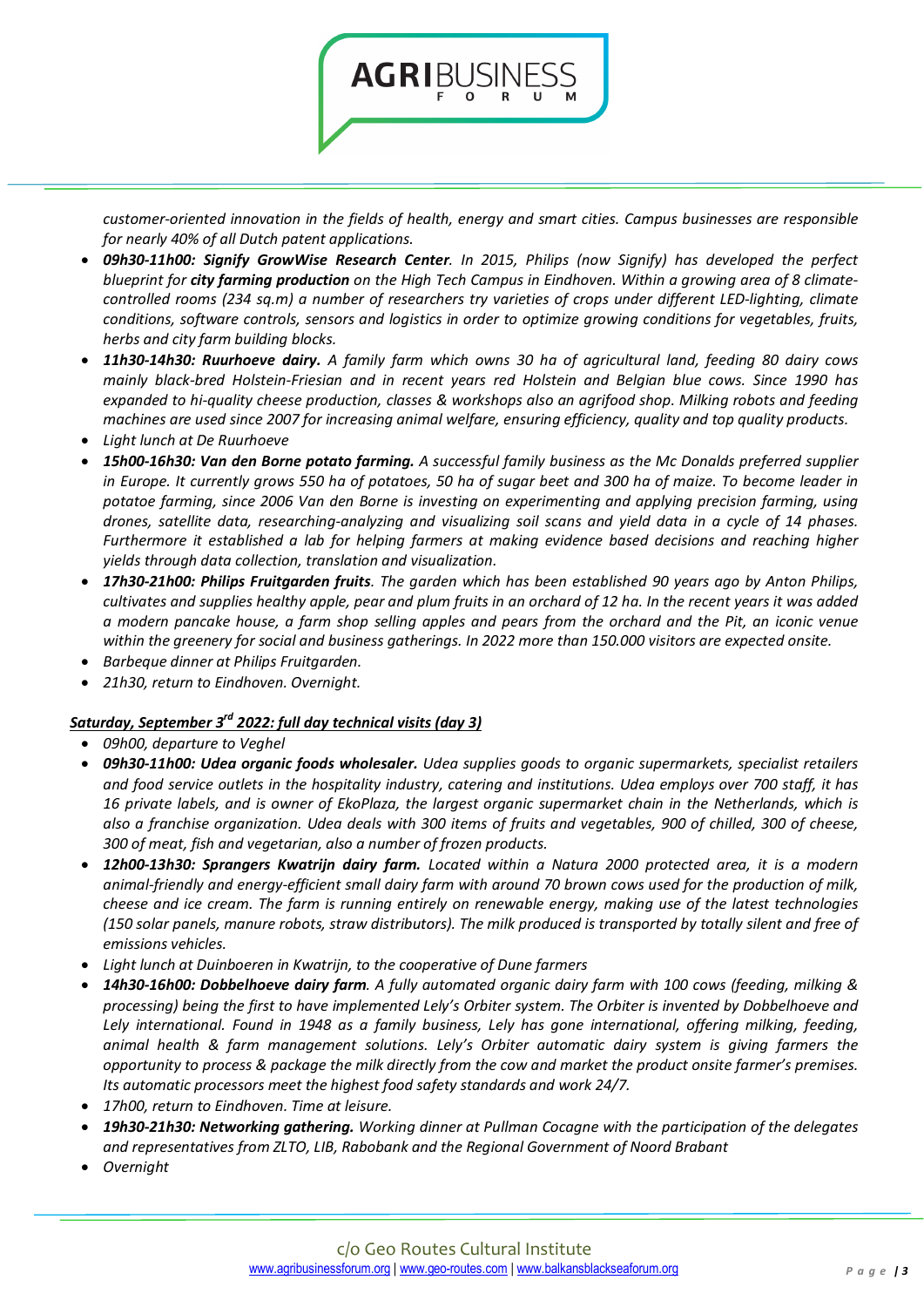### *Sunday, September 4th 2022: departures*

- *09h00, departure to Almere*
- *10h30-14h00: Floriade Expo 2022. Once every 10 years, all the horticultural greats gather during this International Horticultural Exhibition. Experts from all over the world come together at Floriade to present green solutions that make our cities more enjoyable, beautiful and sustainable. Within the theme 'Growing Green Cities', more than 400 national and international participants showcase their latest green innovations, solutions and applications. From state-of-the-art solar roof tiles to amazing vertical façade gardens and from the best ways to grow tomatoes to the latest pruning techniques. You can see, taste and experience it all at Floriade.*

**AGRIBUSI** 

- *Guided visit to Floriade Expo 2022*
- *14h00 departure to Amsterdam Schiphol airport*
- *End of the programme*



### *Hotel accommodation: Pullman Eindhoven Cocagne – 4sup stars*

*Pullman Eindhoven Cocagne, a 4-star superior hotel is located in the downtown of the vibrant City of Light, Eindhoven. The ambiance of Pullman Eindhoven is both comfortable and stimulating. Design is stylish and contemporary, its Fit and Spa provides a haven of Zen while its outstanding business facilities and the 18 venues for meetings, events and congresses cover all business and social requirements.*

*The rooms (24sqm) combine warmth with technology and offer all comforts for business or leisure. Rooms featuring coffee/tea machine, free Wi-Fi, Ambilight TV, Air conditioning, Minibar, Bath, Optimal acoustic isolation, Blackout curtains, 24hrs room service, Iron and Iron board, Safebox with power outlet, Keycard door locks and bath amenities.* 

*The fitness center is free for the guests, including 2 saunas, an indoor swimming pool, a solarium, and gym equipment. At extra charge is offered message and beauty treatment services, exclusively by Sothys beauty luxury brand.*